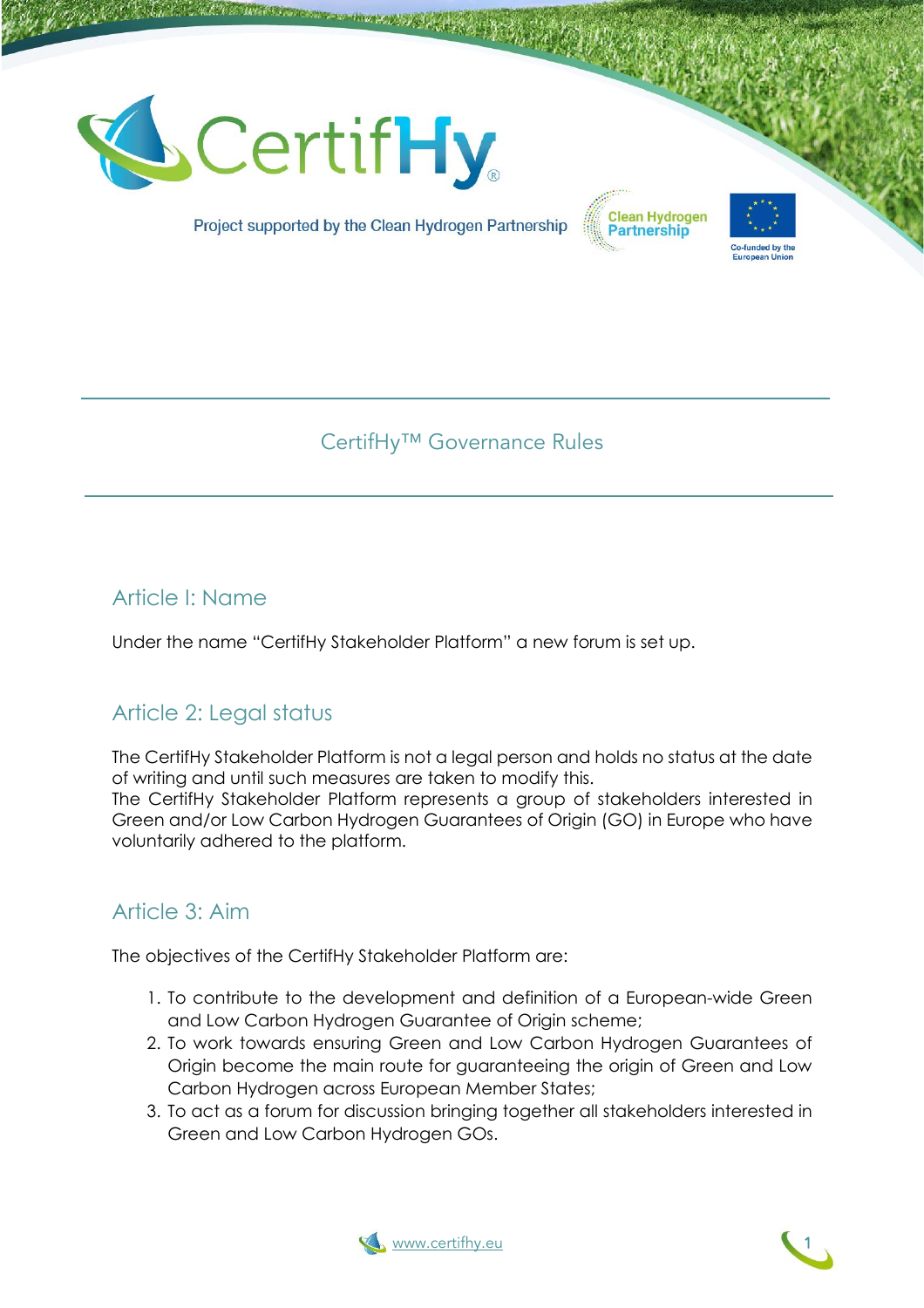

# Article 4: Duration

The Stakeholder Platform comes into existence as of November 20th, 2017 through its 1st Plenary session.

The lifetime of the Stakeholder Platform is aligned with the duration of the CertifHy phase 3. The stakeholders may decide to continue the Stakeholder Platform following the termination of the most recent contract.

## Article 5: Bodies of the Stakeholder Platform

The Stakeholder Platform is composed of 3 bodies:

- 1. The Steering Group
- 2. Working Groups
- 3. The Secretariat

# Article 6: The Stakeholder Platform

## **Membership**

All and any organisation with a demonstrable interest in Green and/or Low Carbon hydrogen GOs may register to the Stakeholder Platform. The legitimacy of the demonstrable interest is determined by the Stakeholder Platform Secretariat. All organisations located in countries which cannot receive financing from the FCH 2 JU hold observer status.

## **Powers**

Members of the Stakeholder Platform have the power to:

- 1. Voice issues and concerns and make recommendations for the evolution of the Stakeholder Platform or for topics to be placed on the agenda of the next Plenary session to the Steering Group via the Secretariat;
- 2. Join Working Groups;
- 3. Vote on issues presented to the vote by the Steering Group

Observer members of the Stakeholder Platform have the same powers other than to vote on issues presented to the vote by the Steering Group (point 3) nor can they vote on any issue which impacts the governance of the Stakeholder Platform.

## **Composition**

The Stakeholder Platform is composed of organisations (companies, associations, NGOs, etc.) represented by individual members.



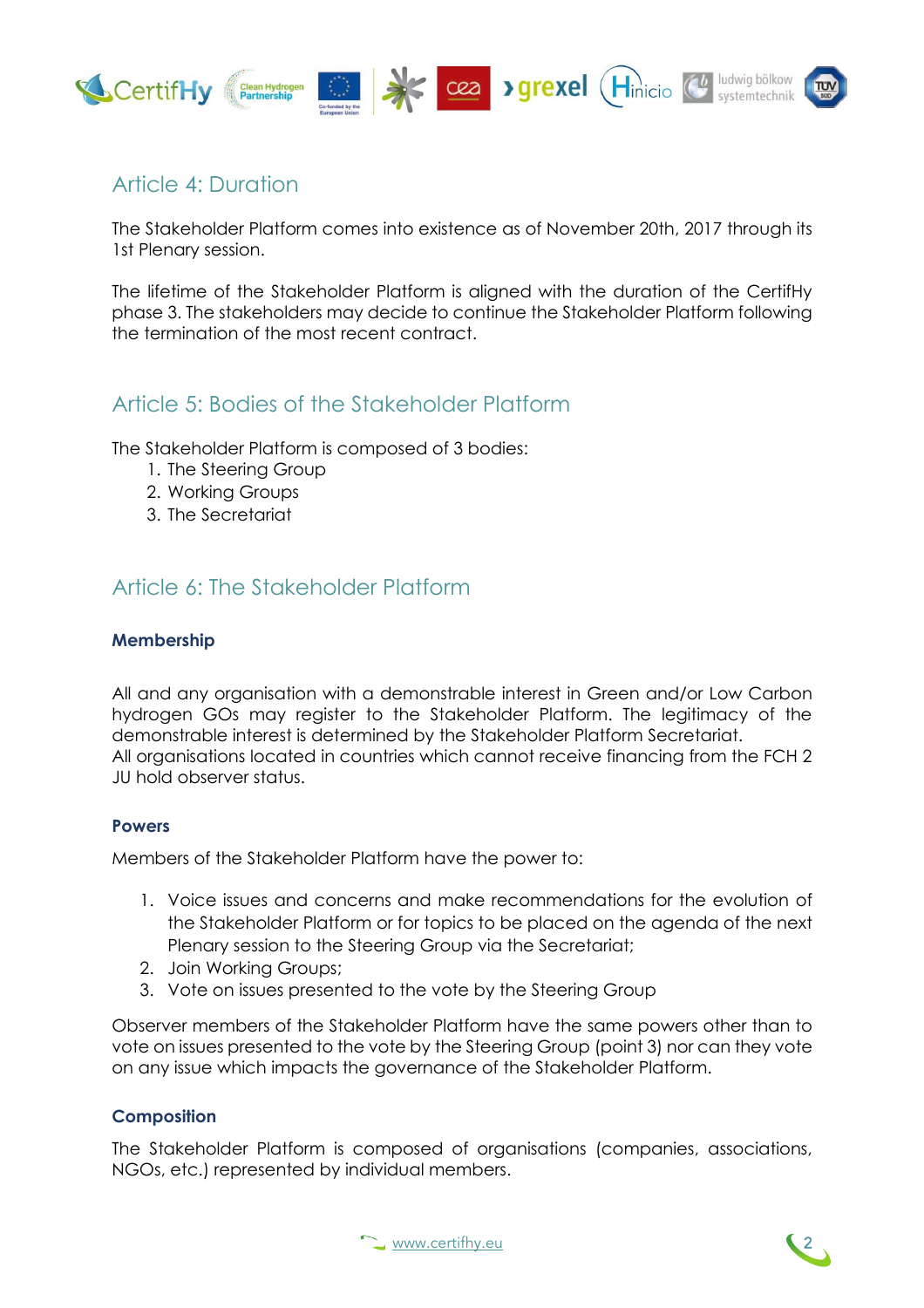

## **Functioning**

### *Meetings*

Stakeholder Platform Plenary Sessions are called for by the Steering Group and organised with the support of the Secretariat.

#### *Agendas*

Stakeholder Platform Plenary Session agendas are set by the Steering Group with the support from the Secretariat and input from the Working Group Coordinators.

*Minutes of Meetings (MoM)*

Minutes of Meetings will be drafted by the Secretariat within 5 days after the meeting

Minutes of Meetings will be submitted for corrections to the Steering Group within a period of maximum 2 weeks following the Plenary Session meeting. The Steering Group Chairman then has a 1-week period to validate the MoM including the suggestions raised by the Steering Group.

The Minutes of Meetings validated by Steering Group Chairman will be shared with all Stakeholder Platform members. They will also be publicly accessible on the CertifHy.eu website.The platform members have 1 week to suggest modifications to the MoM; afterwards the Steering Group has 2 weeks to adopt the suggestions (or not) raised by platform members and the Chairman 1 week for final approval. There will be no modifications to the MoM thereafter.

By default, MoMs will not be anonymised. However, during meetings, Steering Group members may « opt out » for given comments. By "opting out", the comment(s) made by the individual will not be recorded as attributed to the individual but will remain unattributed. Opting out is possible only during the meeting/conference. Opting out thereafter, notably once the MoM have been drafted, is impossible

#### **Withdrawal**

Stakeholders may withdraw from the Stakeholder Platform at any time via e-mail to the Secretariat.

# Article 7: The Steering Group

#### **Membership**

Membership to the Steering Group is attributed via election for the representatives of Working Groups or via designation for the institutional college, i.e. for representatives of the European Commission and FCH 2 JU.



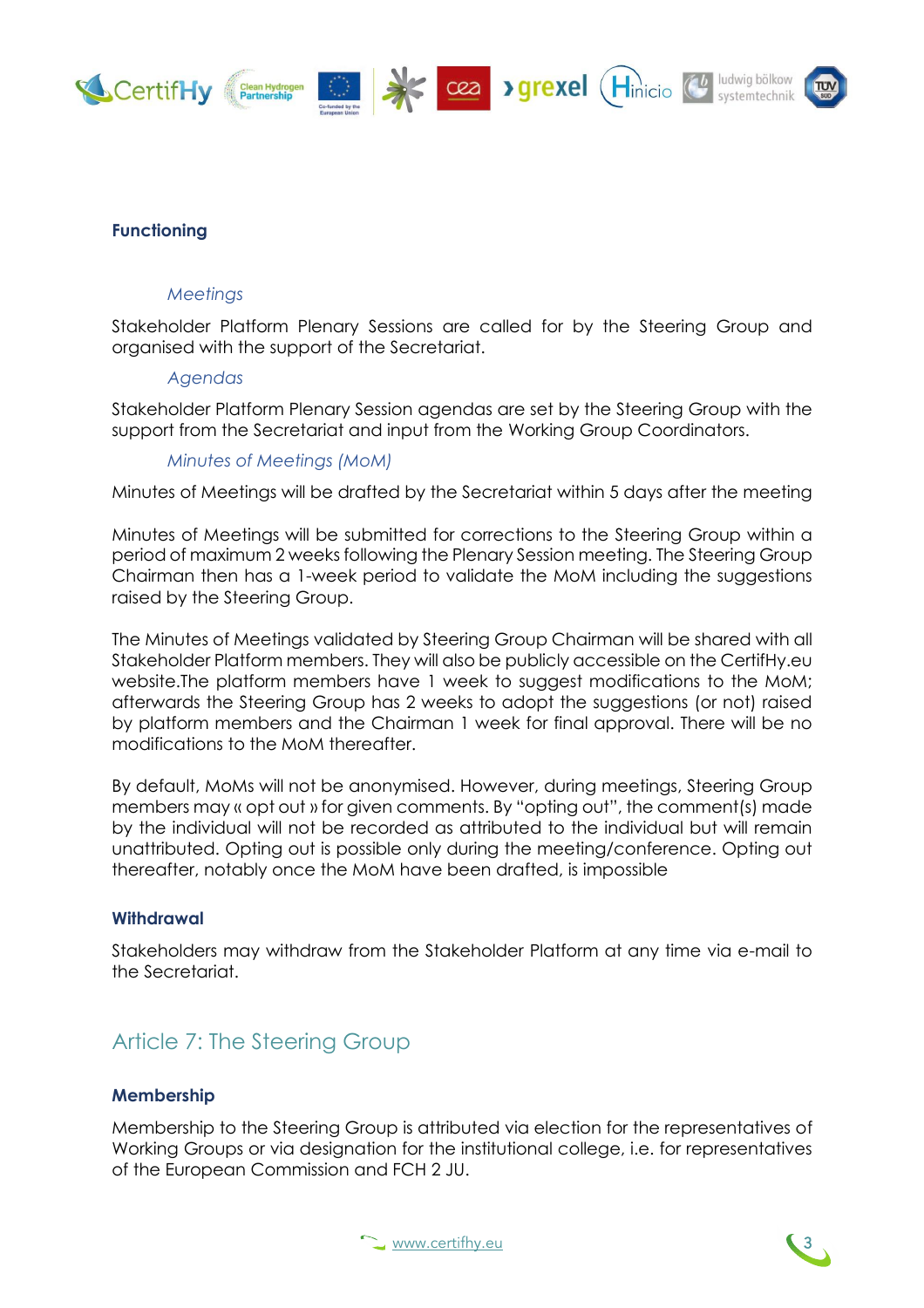





## **Role**

The Steering Group is the Platform's decision-making and conflict resolution body.

## **Powers**

The Steering Group has the powers to:

- 1. Validate and modify the Governance Rules of the Stakeholder Platform;
- 2. Define the Plenary Session agendas1;
- 3. Call for a Plenary Session;

4. Modify or revoke majority decisions taken by Working Groups when consensual decisions within Working Groups prove impossible;

5. Make decisions for Working Groups regarding issues which concern more than one Working Group (hereafter inter-Working Group decisions);

- 6. Represent and make decisions in the name of the Stakeholder Platform;
- 7. Create a new Working Group;
- 8. Dissolve existing Working Groups.

## **Composition**

The Steering Group is composed of the following members:

- 1. A platform college constituted by the Chair and co-Chair for each Working Group.
- 2. An institutional college with the following positions:
	- 1 seat for the Clean Hydrogen Partnership;
	- o 1 seat for the European Commission's DG ENERGY;
	- o 1 seat for the European Commission's DG MOVE;
	- o 1 seat for the European Commission's DG CLIMA.

## *Conditions for modifying the composition of the Steering Group*

The composition of the Steering Group may change if the Steering Group collects a 75% majority of the Steering Group in favour of changing its composition.

## **Governance**

Decisions within the Steering Group are taken following a joint effort to reach consensus. If needed, the chairman may put a decision up for majority vote. Each member of the Steering Group holds 1 vote.

The representatives of the European Commission hold observer status and therefore hold no vote although they can express their opinions and provide recommendations.

The Chairman's vote is decisive in case of a tie vote.



<sup>&</sup>lt;sup>1</sup> Including continuation of the platform after the ending of Contract FCH/OP/190.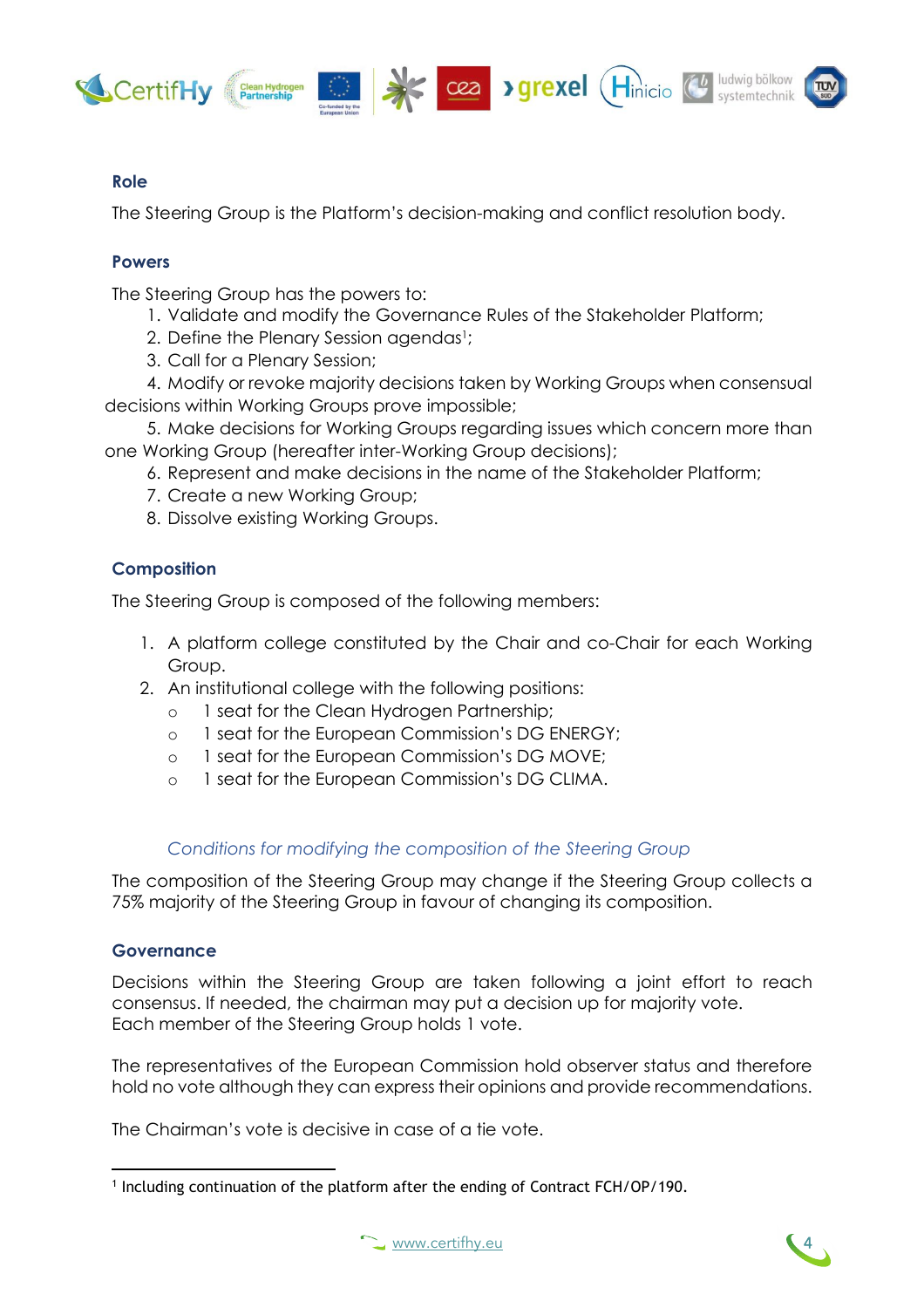

## *Chairman nomination/election*

Any Steering Group member other than European Commission representatives may express their interest in becoming Chairman of the Steering Group. The Steering Group Chairman is elected by the Steering Group members by majority vote.

### *Substitutes to Steering Group members*

Steering Group members are elected as representatives of their organisation but also on their own name. In the case where a Steering Group member cannot attend a Steering Group meeting, he/she may designate a substitute from within his/her organisation to whom he/she may delegate voting rights by writing to the Secretariat.

The Steering Group Chairman and Secretariat must be informed, preferably, within 5 working days prior to any expected Steering Group meeting of a substitute.

The Steering Group Chairman and Secretariat reserve the right, following a discussion and if the decision is mutual, of refusing the proposed substitute. In the case where the substitute is rejected, the Secretariat will notify both the Steering Group member and his designated substitute of this decision within due time. Without notification, the substitute is considered, by default, accepted.

#### **Functioning**

#### *Meetings*

Steering Group meetings will be called for by the Steering Group Chairman and organised with the support of the Secretariat. If there is no acting Steering Group Chairman, the Secretariat may call a Steering Group meeting. The election of Steering Group Chairman must be on the agenda of this meeting.

#### *Agendas*

Steering Group agendas are set by the Steering Group Chairman, on proposal of the Secretariat, 5 days prior to the meeting date. The Secretariat, Working Group Coordinators, Members of the Steering Group may provide recommendations on the agenda.

Steering Group members are invited to provide input on the proposed agenda up to 3 days prior to the meeting date. Following this deadline, the Steering Group Chairman holds the discretionary power to include this point on the agenda.

#### *Minutes of Meetings of Steering Group Meeting*

Minutes of Meetings (MoMs) will be drafted by the Secretariat, within 5 days after the meeting. MoM will be submitted for corrections to the Steering Group within a period of maximum 2 weeks following the Plenary Session meeting. The Steering Group Chairman then has a 1-week period to validate the MoM including the suggestions raised by the Steering Group.



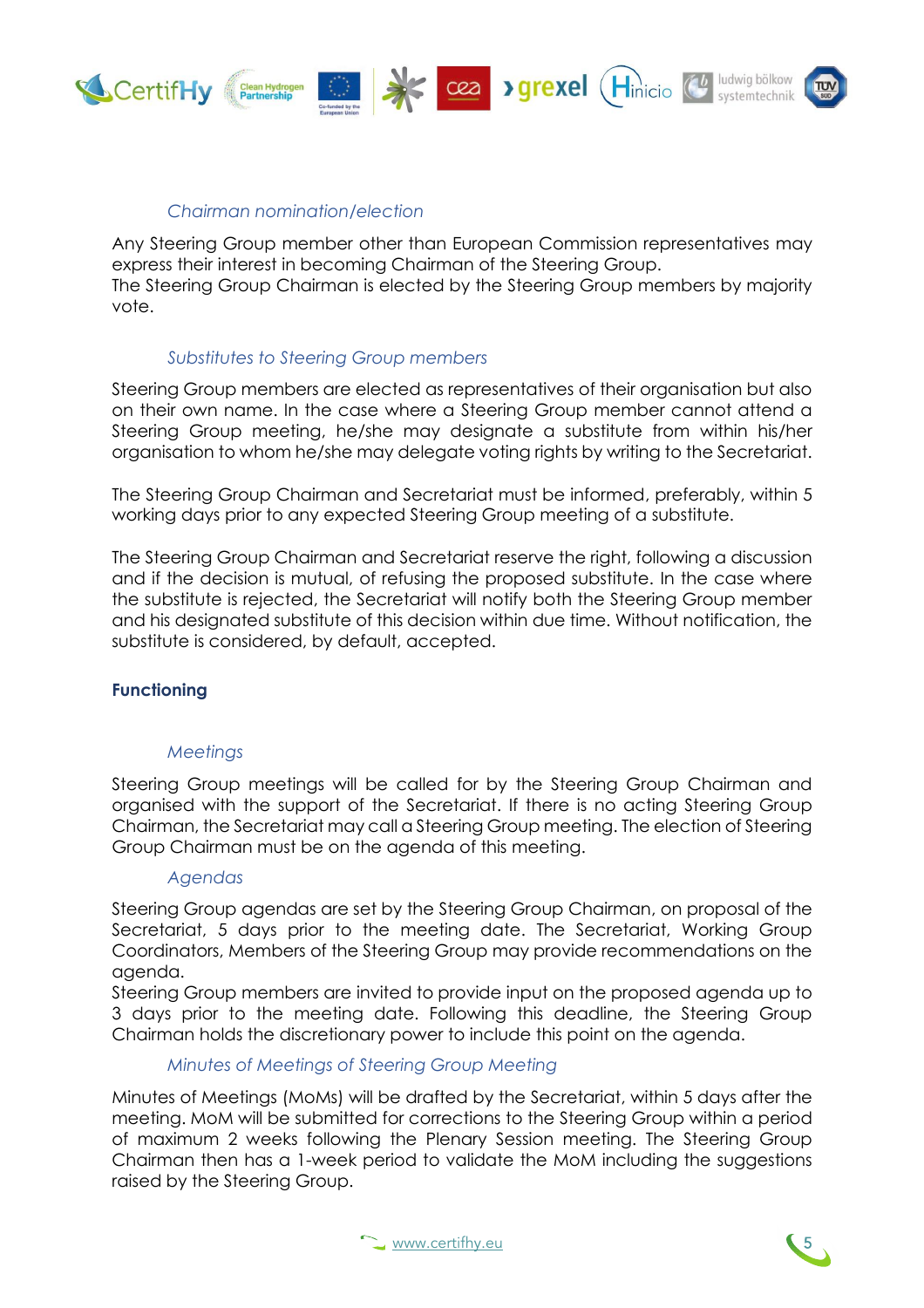

The MoMs validated by Steering Group Chairman will be shared with all Stakeholder Platform members. They will also be publicly accessible on the CertifHy.eu website. The Stakeholder Platform members have 1 week to suggest modifications to the MoM. Thereafter, the Steering Group has 2 weeks to adopt or discard the suggestions raised by Stakeholder Platform members. Thereafter, the Chairman has 1 week for final approval. The MoM cannot be modified thereafter.

By default, MoMs will not be anonymised. However, during meetings, Steering Group members may « opt out » for given comments. By "opting out", the comment(s) made by the individual will not be recorded as attributed to the individual will remain unattributed. Opting out is possible only during the meeting/conference. Opting out thereafter, notably once the MoM have been drafted, is impossible.

### **Withdrawal**

Steering Group members may withdraw at any point. In withdrawing from the Steering Group, Working Group Chairs and co-Chairs resign their position as Chair or co-Chair (*see Article 8, "Working Group Chair and co-Chair Withdrawal"*).

## Article 8: Working Groups

## **Membership**

The conditions regarding application and membership rights for observing and nonobserving members in the Stakeholder Platform hold true for the Working Groups. Working Group coordinators may, based on their individual judgement, reject the application of any member of the Stakeholder Platform to their Working Group if the legitimacy of the actor to contribute to this Working Group is questionable.

#### **Role**

Working Groups are the operational units of the Stakeholder Platform. Their role is to provide input to the current project for the development of a Europe-wide Green and Low Carbon Hydrogen GO scheme.

As of 20<sup>th</sup> November 2017, there are 4 Working Groups:

- 1. Working Group 1: GO Scheme and Procedures;
- 2. Working Group 2: GO issuing (Producers)
- 3. Working Group 3: GO commercialisation and use (Users)
- 4. Working Group 4: Regulatory Framework.
- 5. Working Group 5: Issuing Bodies

#### **Working Group coordination**

These Working Groups are coordinated by a designated Working Group Coordinator:

- 1. Working Group 1: Ludwig-Bölkow-Systemtechnik (LBST);
- 2. Working Group 2: HINICIO;



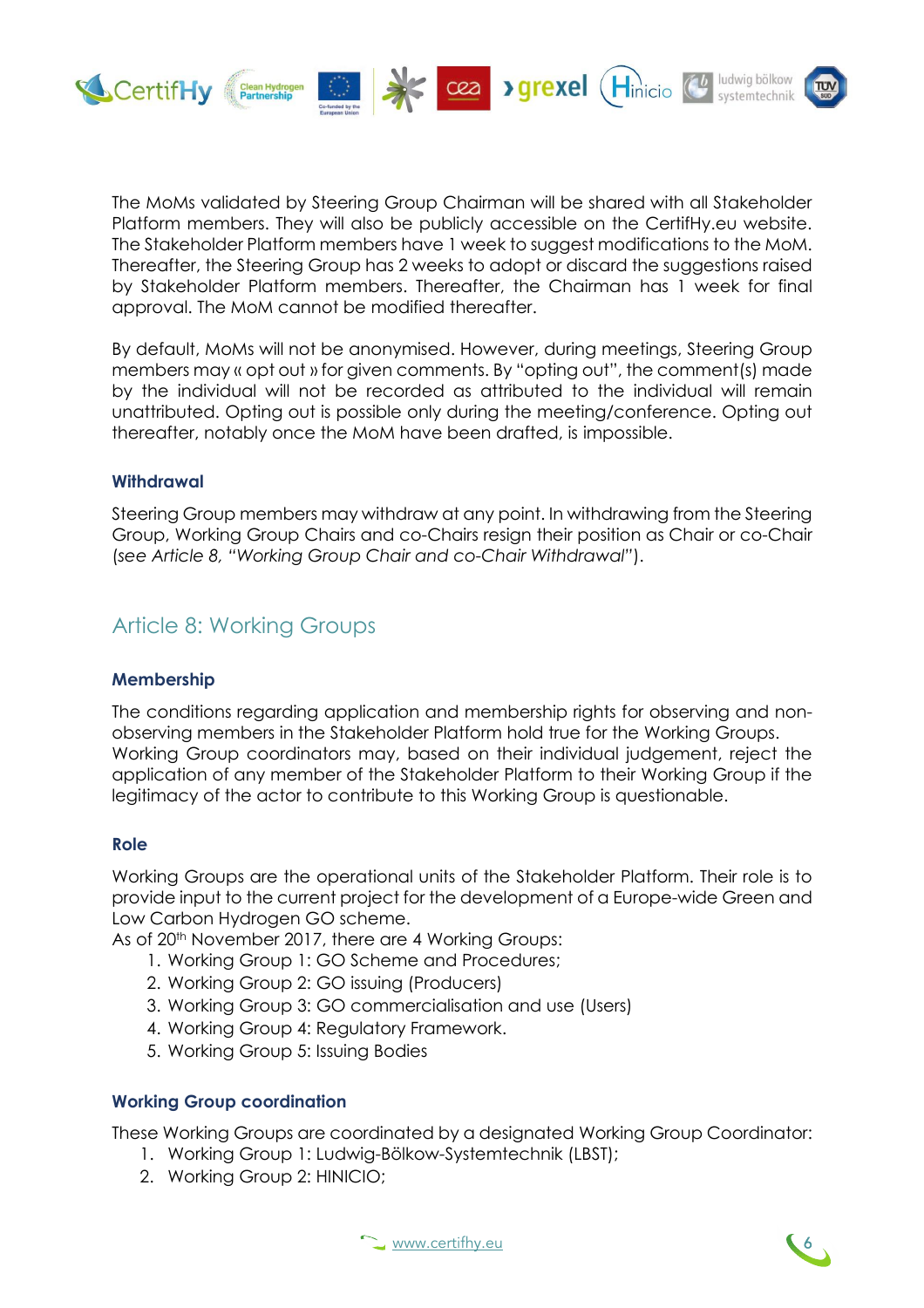

- 3. Working Group 3: HINICIO;
- 4. Working Group 4: HINICIO.
- 5. Working Group 5: Grexel

## **Powers**

Working Groups have the power to:

- 1. Endorse documents put forward by the Working Group Chair and the Working Group Coordinator; endorsed documents will be analysed by the Secretariat. Issues and conflicts should be brought to the attention of the Steering Group;
- 2. Provide recommendations, inputs and answers to questions put forward by the Working Group Chair and the Working Group Coordinator;
- 3. Elect Working Group members to the positions of Working Group Chair and co-Chair;
- 4. Address questions, comments and feedback to other Working Groups and to the Steering Group via their Working Group Coordinator.

## **Composition**

Working Groups are composed of any actor registered to the Stakeholder Platform who has manifested his interest in contributing to the Working Group and who the Working Group Coordinator has considered as holding legitimate interest to contribute to the Working Group tasks.

#### **Governance**

#### *Intra-Working Group decisions*

Intra -Working Group decisions will be made via consensus. When consensus cannot be reached, the WG Chair may put a decision up for majority vote. Each member of the Working Group holds 1 vote and no more.

Stakeholders who are members of several Working Groups hold 1 vote for each individual Working Group. Their voting rights within one Working Group are not transferable to another or cumulative.

All votes are anonymous.

Election and/or vote results and the number of ballots cast in favour of the proposed options will be recorded in the MoMs.

## *Inter-Working Group decisions*

Inter-WG decisions will be escalated to the Steering Group.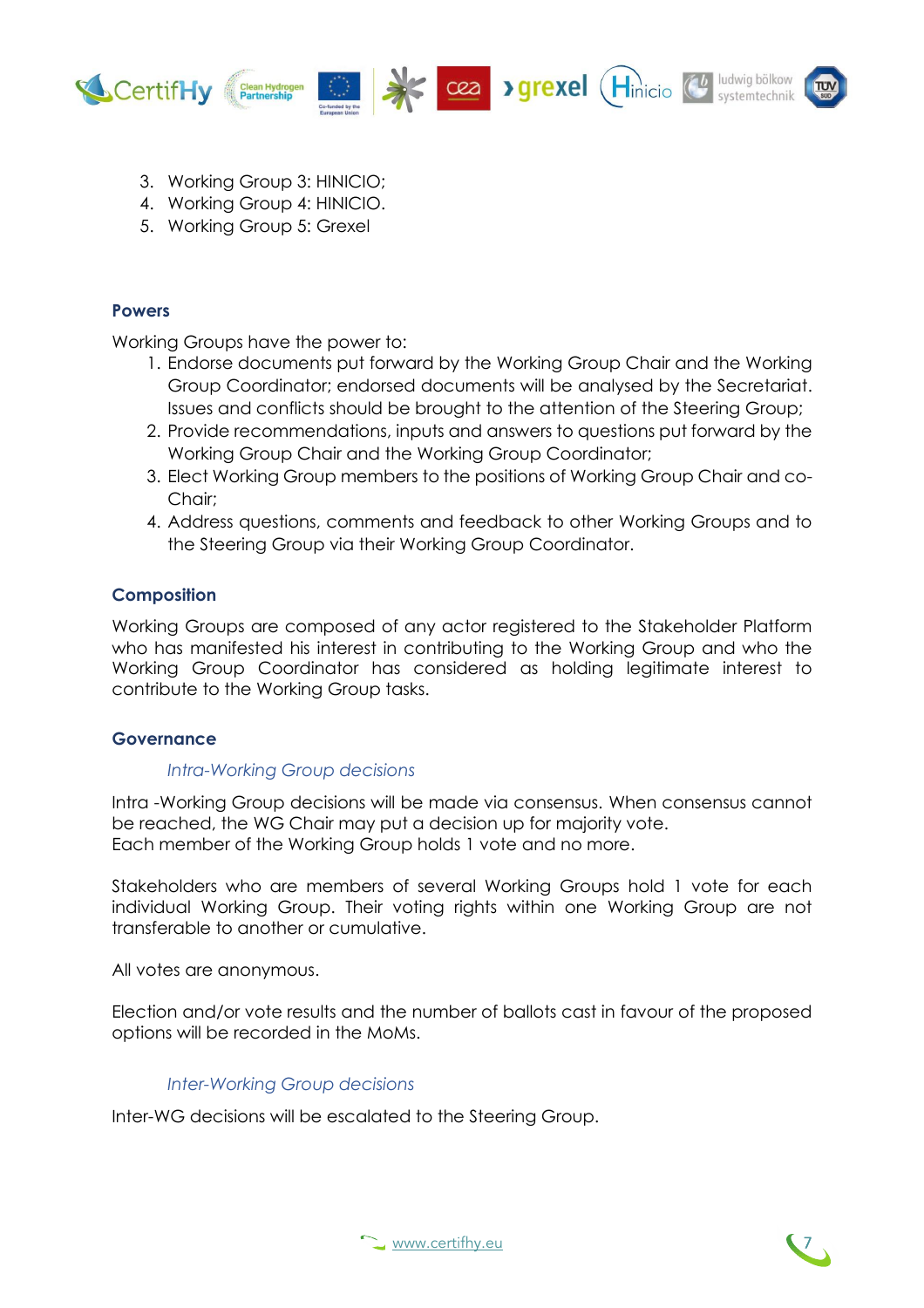

## *Chair/co-Chair applications*

Any European member registered to a Working Group may present his/her application to become Chair or co-Chair of the Working Group.

Organisations may only hold one Chair or co-Chair position.

## *Chair/co-Chair elections*

Working Group Chairs and co-Chairs are elected by the members of the Working Groups at a majority vote.

Each Working Group member is invited to vote for a Chair and a co-Chair – thus voting for 2 candidates. Ballots cast for the Chair position give the indicated candidate 2 votes. Ballots cast for the position of co-Chair give the indicated candidate 1 vote. The candidate who collects the most votes is considered the default Working Group Chair. The candidate with the second most votes is considered the default Working Group co-Chair.

Upon mutual consent, the default Working Group Chair and co-Chair of a given Working Group may change their positions.

## *Working Group Chair and co-Chair substitutes*

In the case where a Working Group Chair is not available to attend a meeting, the co-Chair may take his role. If both Working Group Chair and co-Chair are unavailable, either or both will be asked to propose a substitute from his organisation to sit in his/her/their stead.

The Working Group coordinator reserves the right to accept the substitute. In the case where the Chair or co-Chair substitute is not accepted, the Working Group coordinator must notify the Group Chair or co-Chair and the substitute of this decision. Without notification, the substitute is, by default, accepted.

#### **Functioning**

#### *Meetings*

Working Group Meetings will be called for by the Working Group Chair and organised with the support of the Working Group Coordinator.

In the case where the Working Group Chair cannot call for the meeting, the Working Group co-Chair may do so in his stead with the support of the Working Group Coordinator.

#### *Agendas*

Working Group agendas are set by the Working Group Chair and the Working Group Coordinator. Other Working Group Coordinators may provide recommendations to any Working Group agenda.



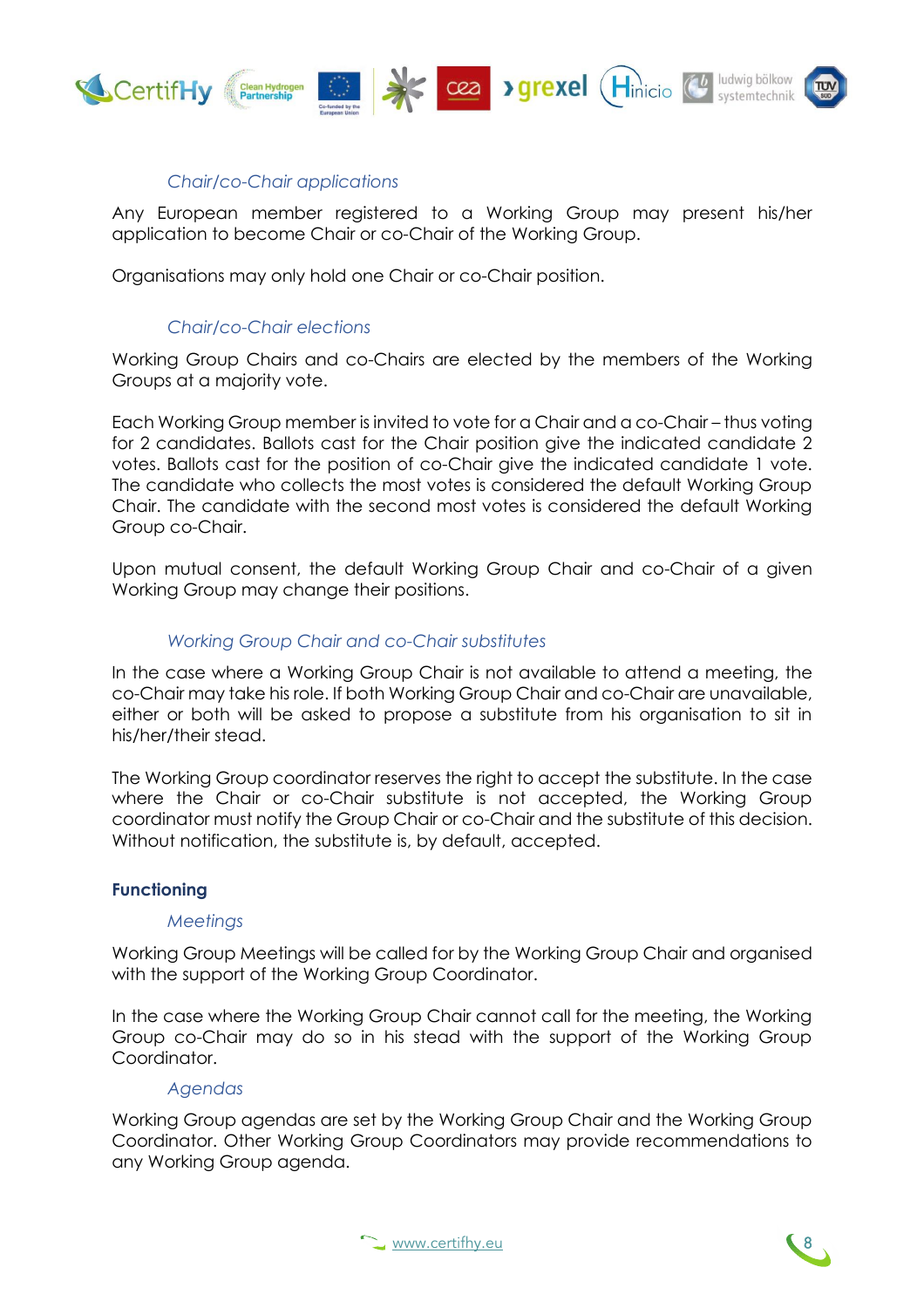

In the case where the Working Group Chair cannot set the Working Group agenda, the Working Group co-Chair may do so in his stead with the support of the Working Group Coordinator.

## *Minutes of Meetings*

MoMs will be drafted by the Working Group Coordinator.

MoMs will be submitted for corrections to the Working Group within a period of maximum 2 weeks following the Working Group meeting. The Working Group Chair then has a 1-week period to validate the final corrections.

The MoM validated by the Working Group Chair will be shared with all Stakeholder Platform members. They will also be publicly accessible on the CertifHy.eu website.

By default, MoMs will not be anonymised. However, during meetings, Steering Group members may « opt out » for given comments. By "opting out", the comment(s) made by the individual will not be recorded as attributed to the individual but will remain unattributed. Opting out is possible only during the meeting/conference. Opting out thereafter, notably once the MoMs have been drafted, is impossible.

## **Withdrawal**

Working Group members may withdraw from their Working Groups via an e-mail to their Working Group Coordinator and Chair.

## *Working Group Chair and co-Chair withdrawal*

Working Group Chairs and co-Chairs can resign via an e-mail to their Working Group Coordinator. The Working Group Chair and co-Chair will provide the Working Group Coordinator with a 6-week notice within which he will perform his duties to allow the Working Group Coordinator to identify a potential replacement.

In the event of a Working Group Chair or co-Chair withdrawal, the Coordinator will invite members of the Working Group to express interest in the position of Chair or co-Chair. The first point on the next Working Group meeting agenda will be election of a new Chair or co-Chair.

## Article 9: The Secretariat

## **Role**

The Secretariat is in charge of the logistical organisation of the Steering Group and Stakeholder Platform Plenary Sessions.

It is responsible for ensuring Stakeholders may apply to the Stakeholder Platform and that Working Group Coordinators are regularly made aware of Stakeholders wishing to join their Working Group. The Secretariat holds the power to determine whether an